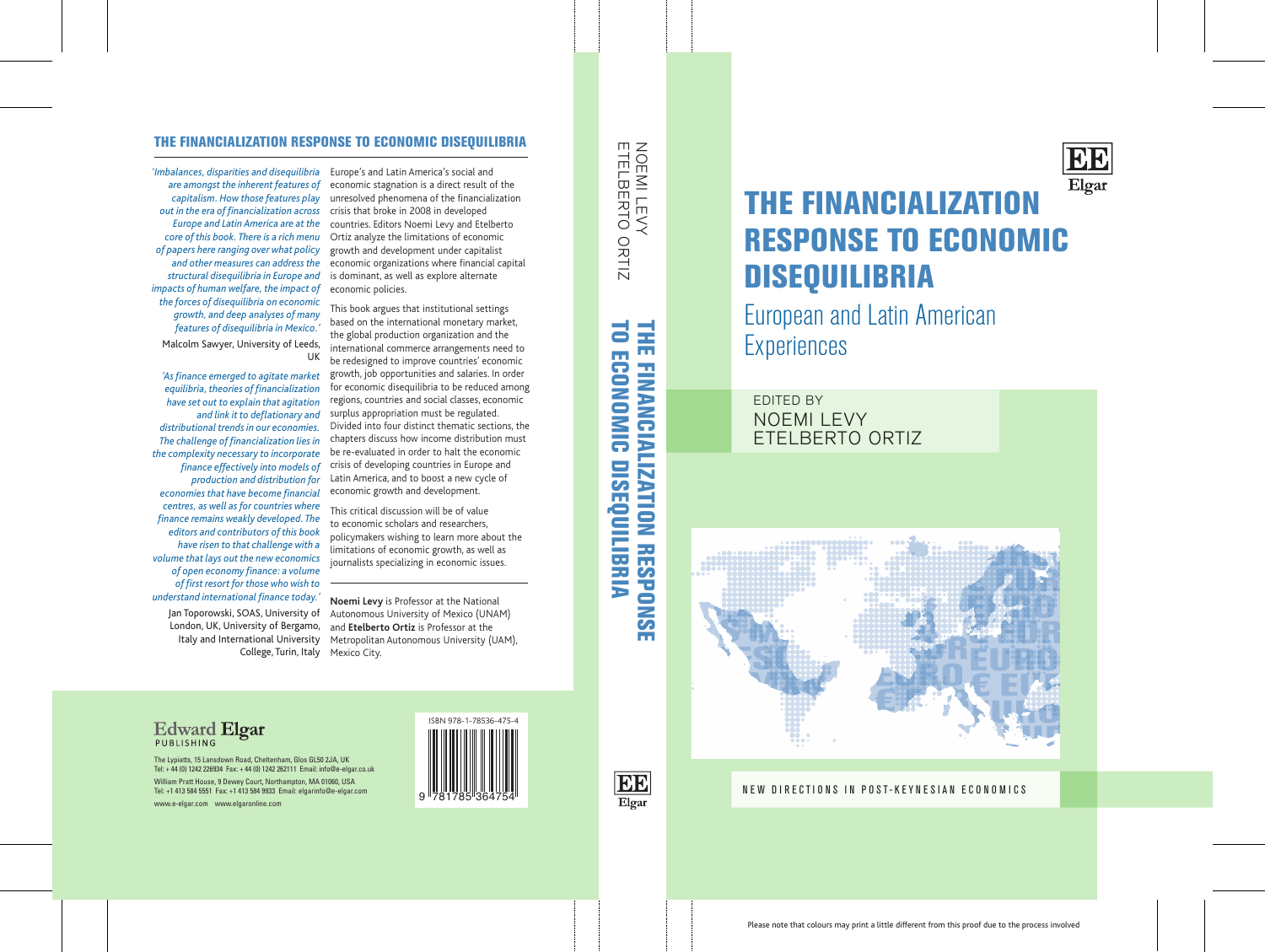## 12. Economic growth and financial development in Mexico: from a virtuous circle of a bidirectional causality to a financial subordination

⊕

**Teresa López and Eufemia Basilio**

#### 12.1 INTRODUCTION

The historical background of the discussion on the relationship between the financial system and economic growth dates back to the work of Bagehot (1873 [1999]) and Hicks (1969). They argued that the financial system had played a key role in the industrialization of Great Britain, because it facilitated the channeling of large amounts of capital for the creation of major infrastructure projects. Meanwhile, Schumpeter (1911 [2004]) noted that when banks work well they stimulate technological innovation, because they have the information required to locate and finance the best investment projects. He also argued that such projects frequently lead to innovations in production processes and create new products.

A contrary view is that of Joan Robinson (1952), who claimed that company development precedes the development of finance, because the former is the basis for economic growth. According to this economist, economic development stimulates the development of the financial system, because the demand for financing stimulates the creation of new instruments and mechanisms of financing, while the financial system automatically responds to that demand.

The controversy about the causal relationship between the development of the financial system and economic growth did not end with the development and modernization of this system; on the contrary, this and the subsequent deregulation of financial systems in the United States, Great Britain and Canada in the early years of the 1970s paved the way for the revival of the old debate about the aforementioned relationship.

Under the new institutional framework characterized by financial

*213*

⊕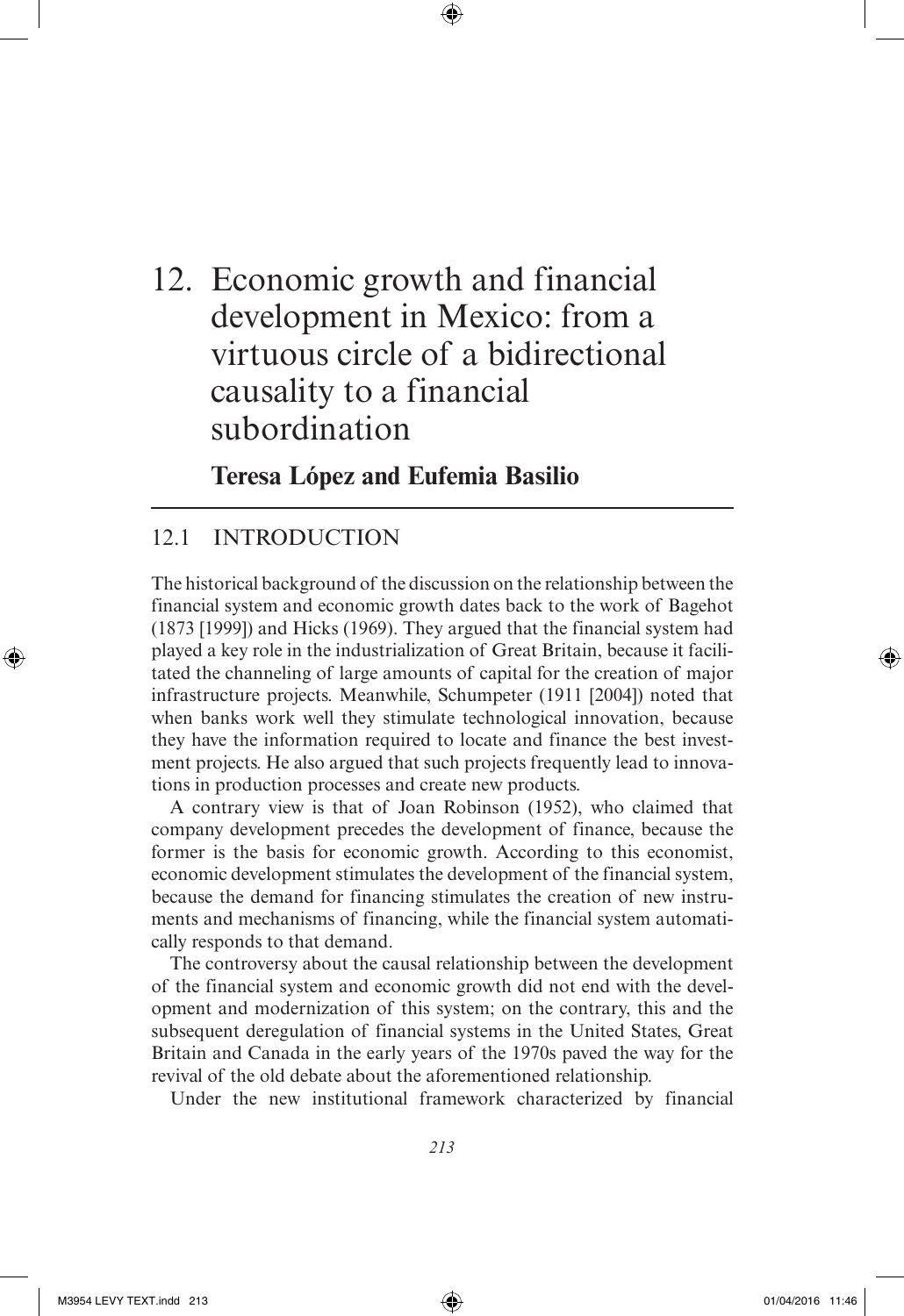⊕

deregulation in the industrialized economies, and which would initiate the process of integration of local financial systems, liquidity increased dramatically worldwide. These conditions encouraged the governments of developing countries in general, and Latin America in particular, to undertake reforms in the early 1980s to deregulate their economies, in particular with regard to the liberalization of the external sector and the financial system. These countries included Argentina, Brazil, Chile, Colombia and Mexico, which became the main destination of flows of short-term capital from industrialized countries to developing and emerging economies.

The massive influx of foreign capital was manifested in an increase in indicators of financial depth, such as the M4/GDP ratio (FitzGerald, 2006), which is generally considered an indicator of financial development. However, this indicator and others, such as the increase in the credit portfolio/total assets relationship, was not reflected in increased funding for productive activities in developing economies. By contrast, the opening up of the capital account as a means of financial integration into international financial markets not only led to a contraction of lending to productive activities, but also became one of the main sources of financial instability due to asymmetries in the size and structure of their financial systems compared with those of developed countries. Thus, credit expansion generated financial instability in general, and fragility in the banking market in particular, which led to the exchange rate and banking crises of Mexico (1994–1995) and Brazil (1999).

In the case of Mexico, the entry of large amounts of short-term capital between 1989 and 1994, attracted by the financial reforms and the sale of public enterprises and banks, deepened structural distortions in the functioning of domestic financial channels, such as a poorly developed private securities market and high dollarization of liabilities (Studart, 2003). To this was added the oligopoly power of banks in the credit market, which before financial deregulation was characterized by the financing of private partnerships, granting short-term loans, maintaining high amounts of government securities and excluding low- and middle-income sectors from savings circuits.

The aim of this chapter is to analyse the evolution of the relationship between financial development and economic growth in Mexico for the period 1990–2013. This analysis is placed within the context of financial deregulation and the formal adoption in 2001 of the macroeconomic model of inflation targeting. The hypothesis guiding the analysis argues that during the period that the Mexican financial system was regulated by mechanisms controlling interest rates and selective credit policies, the relationship between the financial system and economic growth formed an interdependent relationship that gave rise to a virtuous circle. This circle

⊕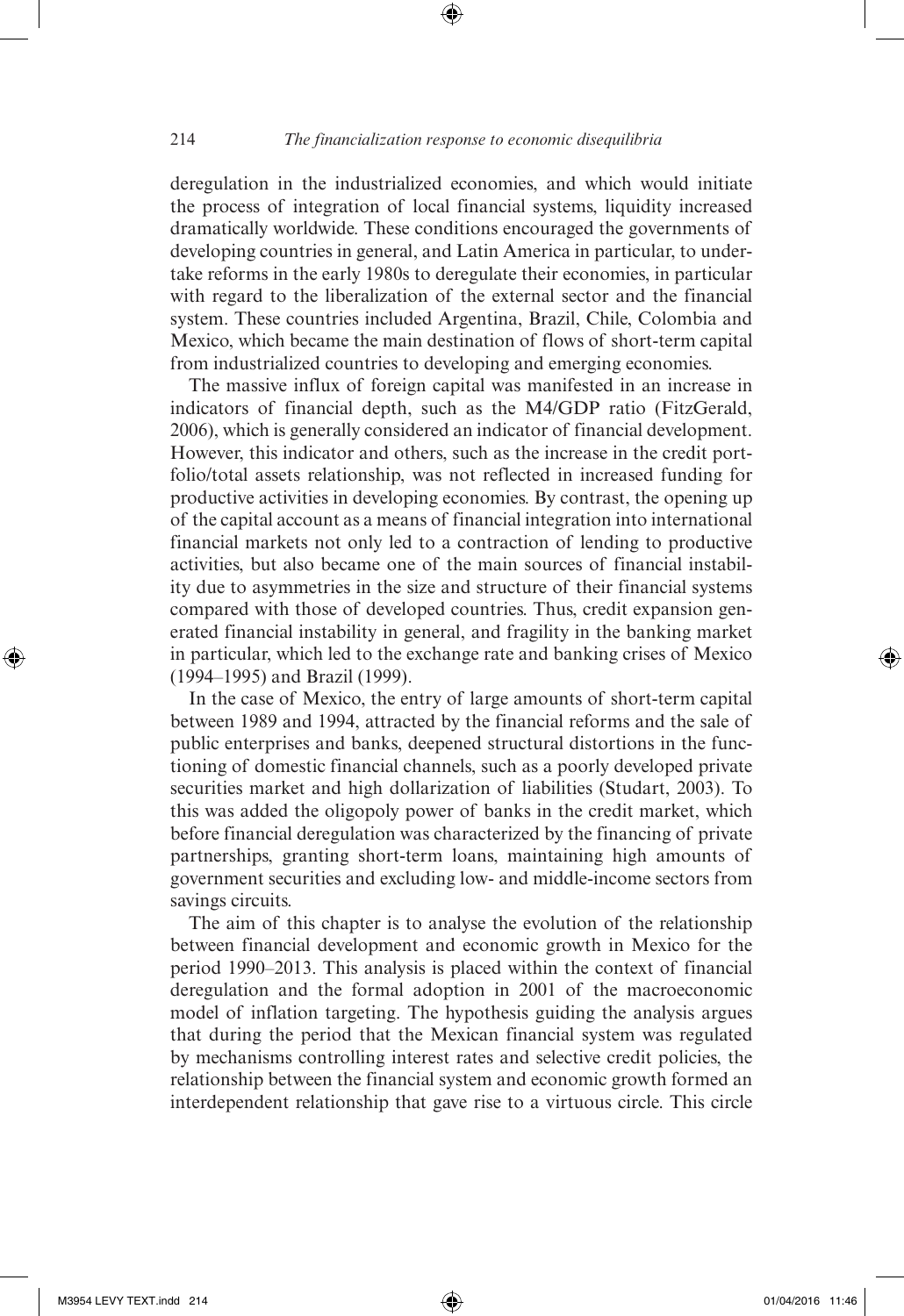was broken by deregulation and financial liberalization, since the commercial banks in their quest to increase profit margins favored granting short-term credit to sectors whose sensitivity to changes in interest rates is low, such as consumer credit, and to a lesser extent, the mortgage sector.

The exchange rate and financial crisis of 1994–1995 was the result of these practices and the financialization of the resources of commercial banks, as this increased their investments in synthetic instruments (derivatives, swaps and so on) and government bonds.

The chapter is divided into three sections. Section 12.2 first presents the empirical results of recent research on the relationship between financial development and economic growth in the case of Mexico. Section 12.3 analyses the relationship between the development of the banking system and economic growth in Mexico, by constructing a number of statistical reasons of financial depth and carrying out a Granger causality test. In addition, the behavior of gross fixed capital formation (GFCF) and the structure of bank credit is assessed, in order to understand the weakening of the intermediation function of commercial banks. Finally, Section 12.4 sets out the principal conclusions.

#### 12.2 FINANCIAL DEVELOPMENT AND ECONOMIC GROWTH IN MEXICO: A REVIEW OF RECENT LITERATURE

Research by Venegas et al. (2009) on the relationship between financial development, financial repression and economic growth in Mexico for the period 1961–2007 yields results that lead these authors to the following conclusions. (1) Financial development had a positive impact on growth; however, this was small, that is, a weak unidirectional causal relationship between the first and the second is observed. (2) In the long term financial repression caused a negative effect on economic growth. (3) Financial repression has a negative effect on financial development. According to the results of this research, the magnitude of the effect of financial repression on financial development is inversely proportional, but no short-term effect could be identified between financial development, financial repression and economic growth (measured by gross domestic product (GDP)). In other words, neither financial repression nor financial development affected the short-term dynamics of GDP; similarly, financial repression had no impact on financial development in the short term.

These results differ from those of other investigations in the case of Mexico, which used the Time Series methodology, such as the work of Bandiera et al. (2000), who performed an analysis for Chile, Ghana,

⊕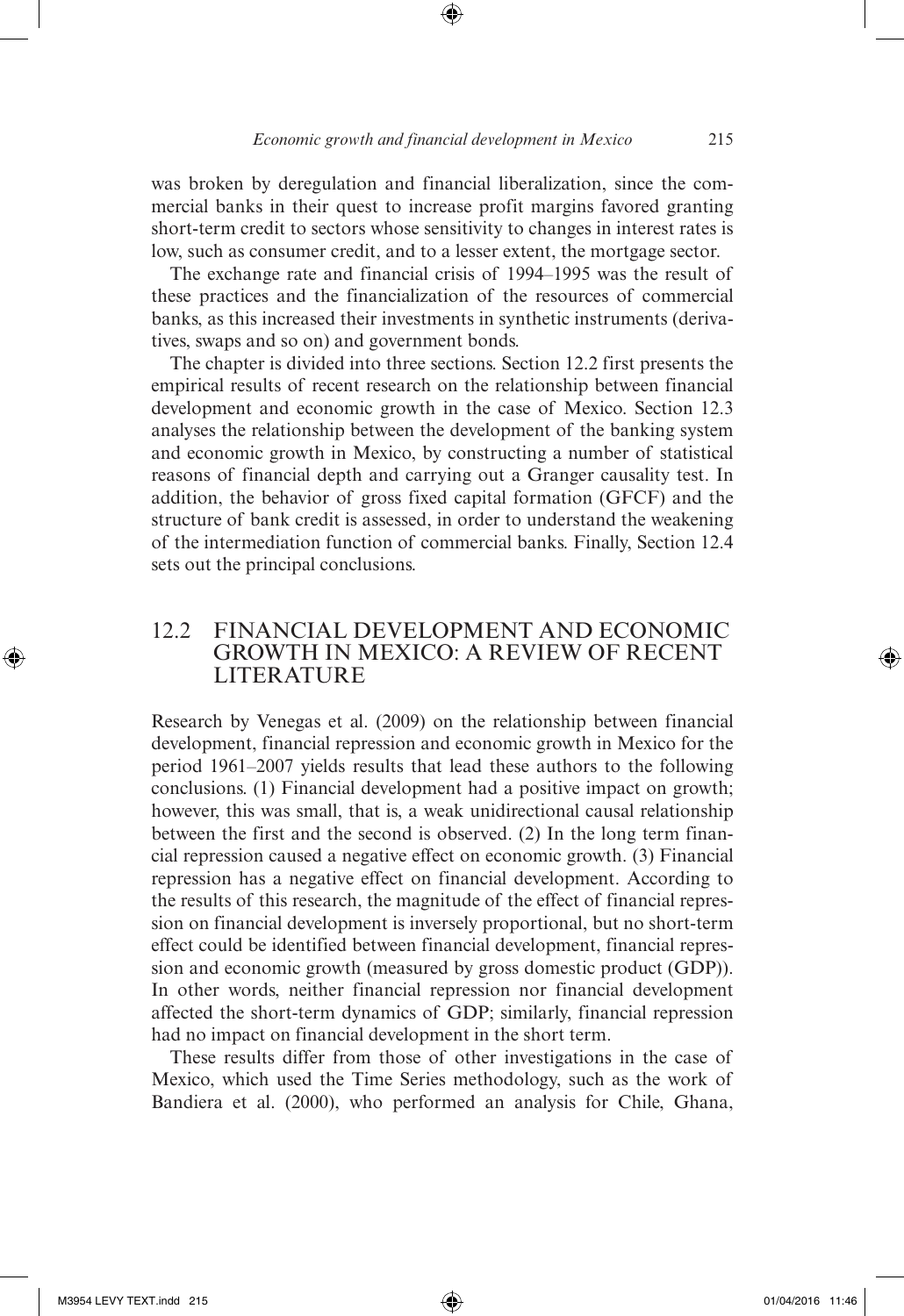Indonesia, Korea, Malaysia, Mexico, Turkey and Zimbabwe for the period 1970–1994, and whose results show a non-significant positive impact of interest rates on private savings and that financial repression positively influenced financial development, particularly in the increase in private savings. According to these authors, the explanation of the negative impact of financial development on private savings lies in low incomes and the existence of imperfect financial markets.

⊕

The study by Arestis and Demetriades (1999) sought to evaluate the effects and the causal link between the institutional conditions, financial policies and economic growth for a representative sample of industrialized and developing countries for the period 1949–1992; in the case of Mexico, the existence of a bidirectional causality between financial development and economic growth was identified.<sup>1</sup>

The study by Rodríguez and López (2009) to assess the causal relationship between financial development and economic growth in Mexico for the period 1990–2004 yielded results that reinforced the previous investigations, identifying the presence of a positive bidirectional causal relationship, although it is unclear what the transmission mechanisms of the positive effects of the financial system to economic activity are.

Finally, research by De la Cruz and Alcántara (2011), using the Vector Autoregressive (VAR) and Error Correction (VEC) techniques for the case of Mexico, assessed the existence of a causal link between bank credit and the main sectors of economic activity and if this is a long-term relationship, for the period 1995–2010. The results lead the authors to present three conclusions.

First, the only credit that impacts the economy is that allocated to consumption and services. While the results do not refute that lending by commercial banks has a positive impact on economic activity, the authors point out that the positive and long-term relationship between credit and economic growth is only sustained by consumer credit. This argument is demonstrated with the existence of a bidirectional causality between the Global Indicator of Economic Activity (IGAE)<sup>2</sup> and consumer credit for the years 1993–2010. According to the authors, this ratio is an indicator of the penetration of banking into consumption, which has been recorded since the early 1990s.

Second, it was found that the growth of consumer credit generated a credit bubble prior to the 2009 crisis. In this regard, the authors argue that the increase in consumer credit in conditions of low economic growth is one factor that underlies financial instability. Hence, they indicate the need to establish mechanisms to regulate the banking system.

Third, there is limited interaction between the real sector of the economy and the financial system due to two factors: (a) the banking credit granted

⊕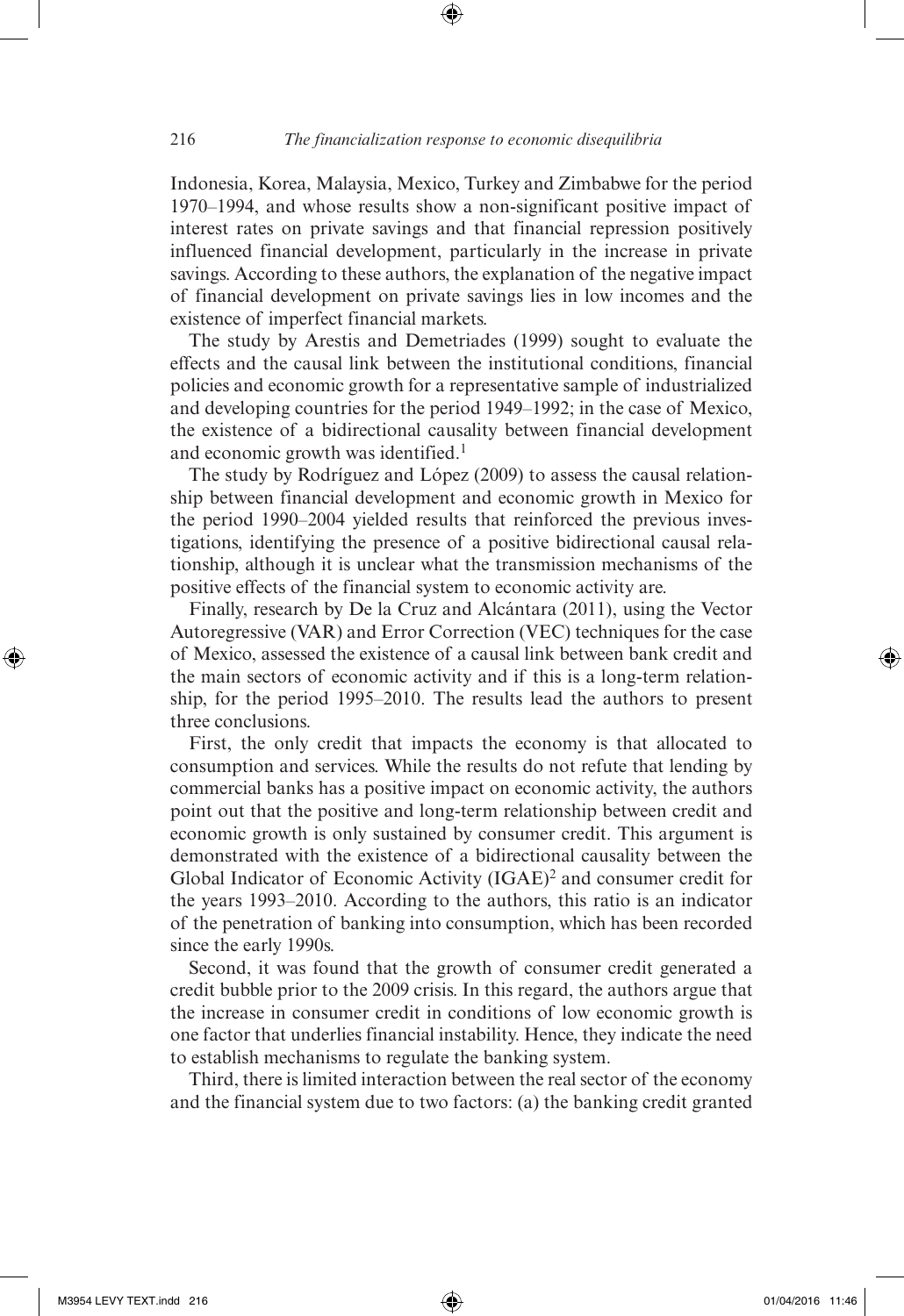to the productive sectors registered a downward trend compared with consumer credit and (b) the yield of economic activity has been modest and weak.

This research shows that the positive effect of consumer credit on domestic demand – and to a lesser extent mortgage lending induced by federal government policy to stimulate economic growth by constructing social housing – is an unsustainable relationship in the long run, because this type of credit by itself does not generate large-scale multiplier effects required to reactivate economic activity at the macroeconomic level.

Consequently, to the extent that consumer credit increases at a faster rate than the growth in income and employment, this private banking strategy will become a source of financial instability.

Just as in the case of empirical research on the international level, research into the relationship between financial development and economic growth in the case of Mexico is not conclusive. This raises, first, the need for a more disaggregated econometric analysis and, second, to incorporate other variables to measure both financial development and the impact of banking credit on economic growth.

#### **12.2.1 The Relationship Between Financial Development and Economic Growth: A Bidirectional and Historical Relationship**

In the absence of strong and sufficient empirical evidence that allows us to accept that financial development has a unidirectional and positive effect on economic growth, we can argue that development of the financial system per se does not guarantee economic growth, and nor does it ensure that savings in the economy are converted into financing of investment.

Considering the low level of growth registered by the Mexican economy since 1996, resulting from the application of a pro-cyclical fiscal policy, which is part of the regime of inflation targeting to keep inflation low by shrinking domestic demand, we can argue that economic growth depends on several factors and not only on the development of the financial system. Of course, one of these factors is financing from banks, but other equally important – or perhaps even more so – factors exist, such as the growth of effective demand and employment, because these factors generate positive earnings expectations, which in turn determine new investment decisions.

In accordance with the foregoing, we propose that the causal link between the financial development and growth of an economy is the result of a process that is mutually determined, that is, which is bidirectional. In this regard, we share the view of Schumpeter (1911 [2004]) who held that when banks operate 'well', that is, when credit reaches all the productive sectors, and especially the sectors driving growth and technological

⊕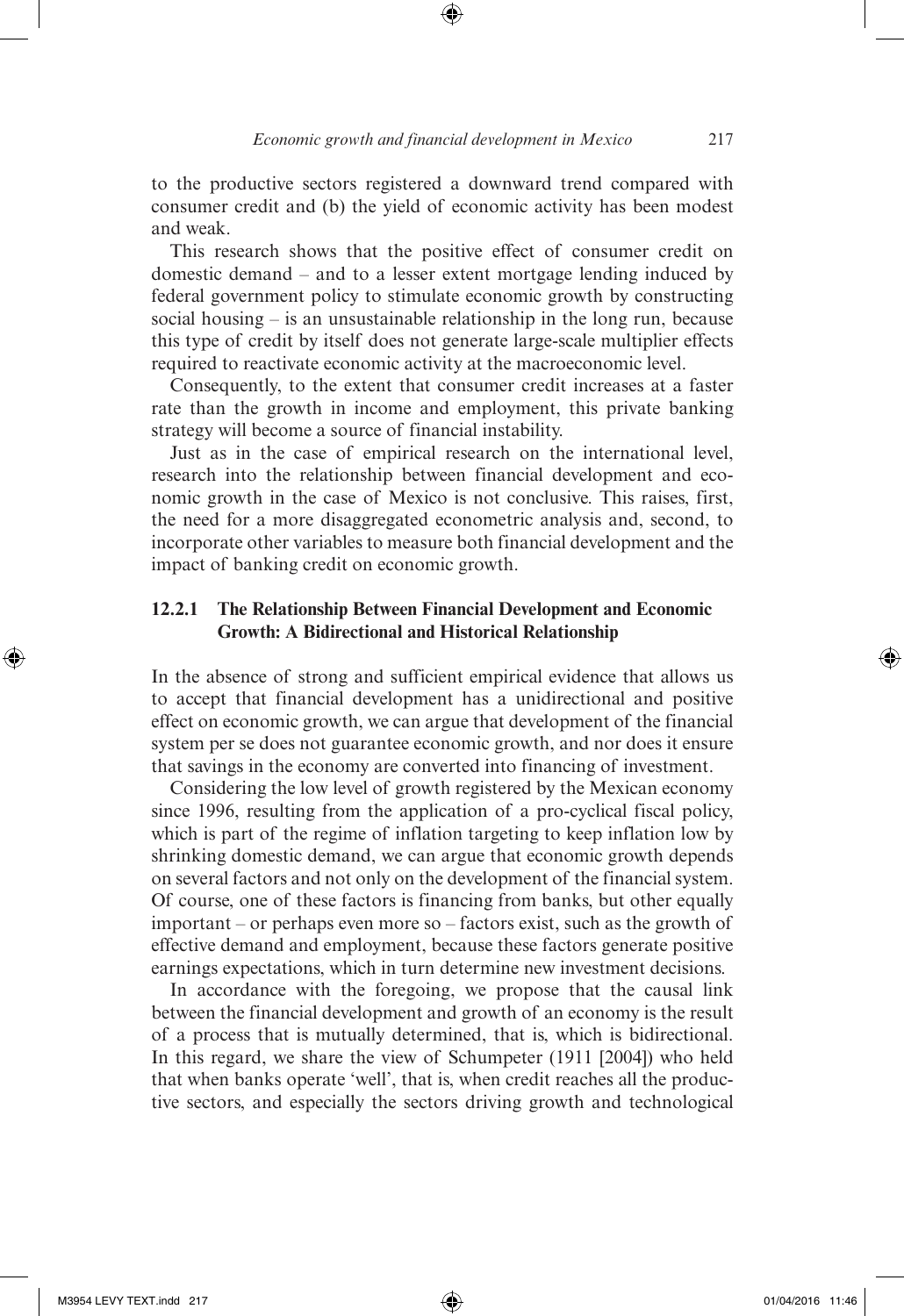⊕

innovation, the financial system becomes important for economic growth. In addition, we agree with the approach of Joan Robinson (1952) who argued that development of firms precedes the development of finance, because, according to the Keynesian framework she employed, the development of firms implies economic growth, and this entails the expansion of investment. To the extent that the effective demand rises, the profits of the companies will be realized and, as a result, the reinvestment of profits will increase and internal savings, as a remainder, will rise. This will promote the development of financial systems in a manner that will depend on the structure and historical development of each country.

Historically, economic development stimulated the modernization of financial systems, as demand for financing from companies induced banks to create new instruments and funding mechanisms with the aim of generating greater liquidity and reducing the lag time between the deposits (usually short term) and credit (usually medium and long term). This interdependent relationship established a virtuous circle, that is, a process with bidirectional causality, which was strengthened with the establishment of mechanisms for monitoring and control of financial operations in general and banking in particular.

This view is implicit in the historical analysis of Chick (1993) on the evolution of banks, to understand the endogenous nature of money and the institutional and policy changes of central banks. This approach is complemented by the contributions of Toporowski (2001, 2013) on the historical character of technological innovations in the financial system, which are inherent to the development of capitalism.

The virtuous circle between financial development and economic growth is broken by the removal of regulatory and supervisory mechanisms for financial activities. For developed economies, the interdependence between financial development and economic growth lasted nearly four decades, if we consider that in 1933 the Glass-Steagall Act (Banking Act) came into force in the United States, and that the regulations contained in this Act were weakened in the early 1970s to make way for the liberalization of its financial system.3

In the case of developing economies, this relationship held for more than three decades, as the financial regulatory systems were generally established in the early 1940s as part of the policies adopted to boost the process of industrialization of these economies, and these were eliminated in the first years of the 1980s, in the context of the debt crisis experienced by several economies in Latin America, including Mexico.

The policies of deregulation and liberalization of national financial systems by eliminating the prudential oversight and mechanisms of control over deposit and lending rates and channeling of credit to priority

⊕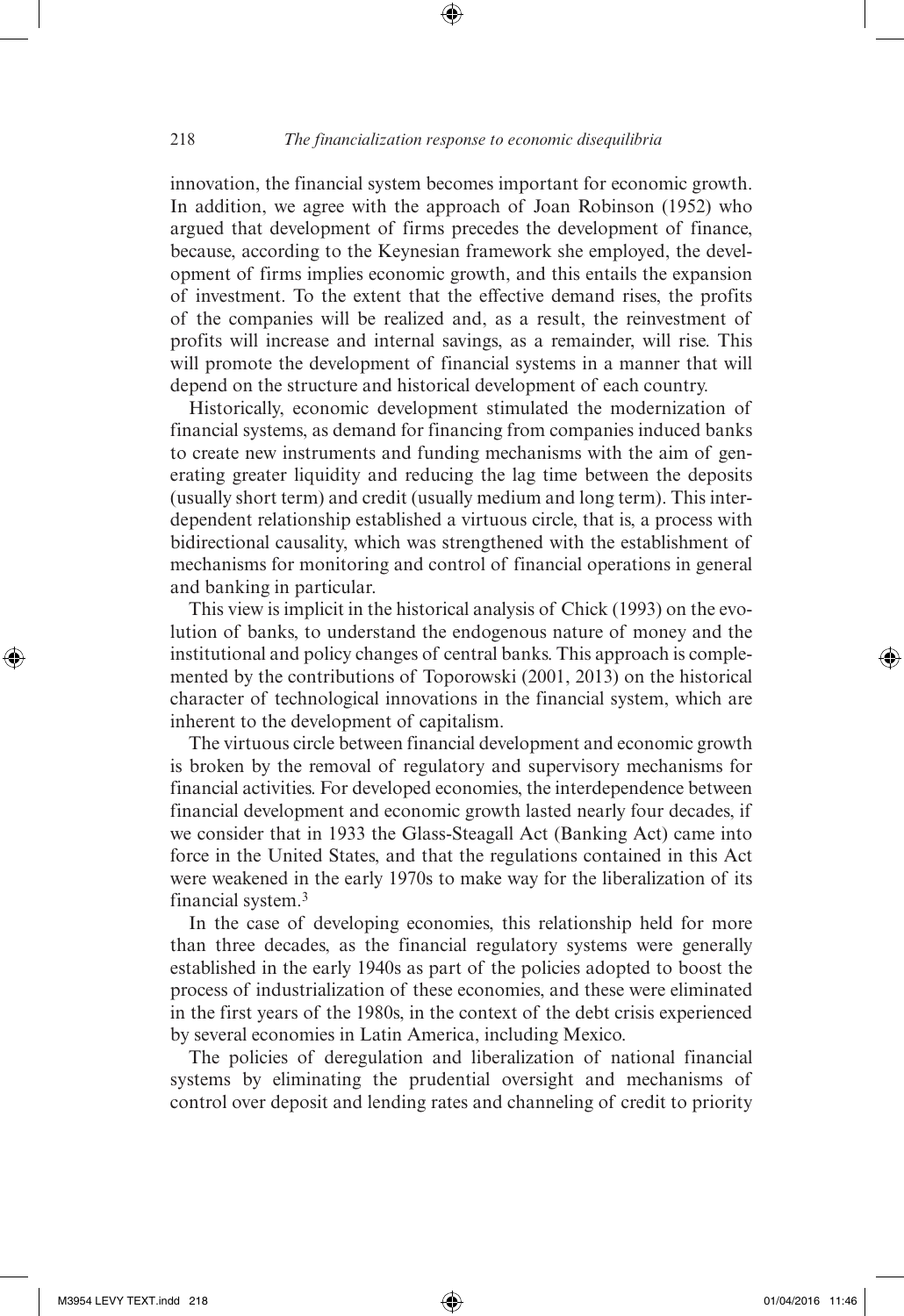economic activities, caused the bidirectional relationship that had formed between growth economic and modernization of the financial system to became a vicious circle, as the new technological innovations that marked the development of financial systems led to a reduction in funding for productive investment. In other words, the development of the financial system was separated from the financing needs of the real economy.

#### 12.3 LIBERALIZATION AND FINANCIAL DEPTH VERSUS FINANCING ECONOMIC GROWTH IN **MEXICO**

This section analyses a number of statistical and graphical indicators on the relationship between financial development and economic growth in the case of Mexico, in the context of financial deregulation and the full adoption in 2001 of the macroeconomic model of inflation targeting.

#### **12.3.1 Monetary Stability with Low Economic Growth: A Macroeconomic View**

Over the long period between 1950 and 1976, under a regulated financial system and countercyclical management of fiscal policy centered on public investment in basic infrastructure and the production of basic goods and services through public companies, the Mexican economy grew at a rate of between 4 and 7 percent, as an annual average. During the period 1958–1970, known as the 'stabilizing development', sustained growth meant that monetary stability was achieved, accompanied by low primary deficits of 2 percent as a proportion of GDP, as an annual average (López, 2010).

In a macroeconomic context marked by severe recession and financial fragility generated by the oil boom years of 1979–1982, which led to the outbreak of the debt crisis, the rhythm of stable and sustained growth was interrupted. Beginning in 1983, stabilization policies and orthodox macroeconomic adjustment were implemented to address the severe recession and inflationary pressures. In parallel, economic reforms were implemented aimed at deregulating the economy, and specifically the financial and external sectors.

Liquidity problems and restrictions on access to external financing exacerbated the recessionary and inflationary effects generated by the external debt crisis of 1982. In 1988, structural reforms accelerated under the argument that it was necessary to create the institutional and economic conditions to permit the adoption of a macroeconomic strategy based on export growth and on the dynamics of the private sector of the economy.

⊕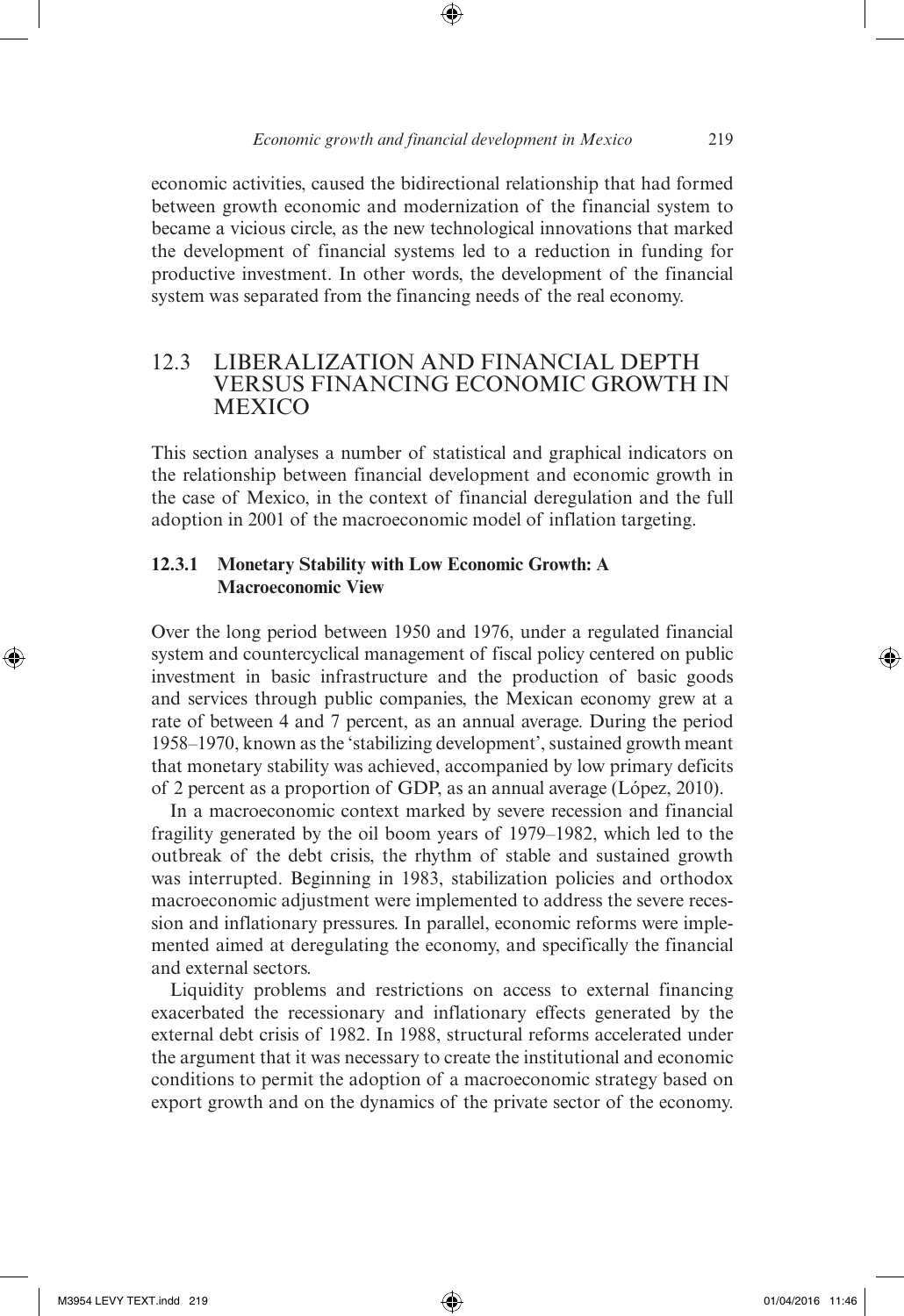This meant accelerating the economic and institutional reforms that were initiated in 1983, that is, the deregulation of the financial system and liberalization of the external sector, in order to make progress with the elimination of state involvement in economic activity (Solís, 1996).

⊕

From 1983 to 2013, GDP has grown at a low and irregular rate, since the phases of expansion are very short in duration, and growth has been no more than 2 percent as an annual average, while the recessionary phases are very deep with a longer recovery time; without approaching the rate of growth recorded in the period of stabilizing development. The stability of prices and balance in public finances recorded since 2000 is the result of the containment of economic growth by way of reduced domestic demand.

#### **12.3.2 The Vicious Circle, Financial Depth and Low Financing of Productive Activities**

Various indicators have been constructed to measure the degree of financial development (M4/GDP, portfolio credit/total credit, total credit/total assets and so on). For the purposes of this chapter we have taken as a proxy measure the M4/GDP ratio in nominal terms, agreeing with the arguments of Asteriou and Price (2000) insofar as M4 is a broad measure of money and the (M4/GDP) index increases (decreases) over time if the development of the financial system accelerates (decelerates) compared to the real sector of the economy.

Figure 12.1 shows that there is no relationship between the natural logarithm (Ln) of the M4/GDP ratio and real GDP growth, and this decoupling has deepened since 2000. Since 2005, the depth and development of the financial system resumes the upward trend that began in 1990, with the exception of 1994–1995 and 2002–2004, in response to the acceleration of the deregulation process in the sector. In nominal terms, the M4/GDP ratio was 35.75 on average in 1990, and 70.45 percent in 2013. Considering this extraordinary increase, we might say that the Mexican financial system has undergone a high rate of development; however, this contrasts with the weak and uneven growth of GDP per capita and total GDP. The latter recorded sharp declines in 1995, 2001, 2009 and 2013, while the natural logarithm of GDP per capita shows an accelerated declining trend. The improvement recorded by this indicator over the years in which the growth rate of real GDP fell is a result of the combination of an increase in the population (numerator) and a drastic drop in the real growth rate of GDP (denominator). This is demonstrated by the fact that when the GDP grows, the GDP per capita decreases.

In general, this latter indicator registered a downward trend over the period 1990–2013, as a result of low and irregular growth of GDP.

⊕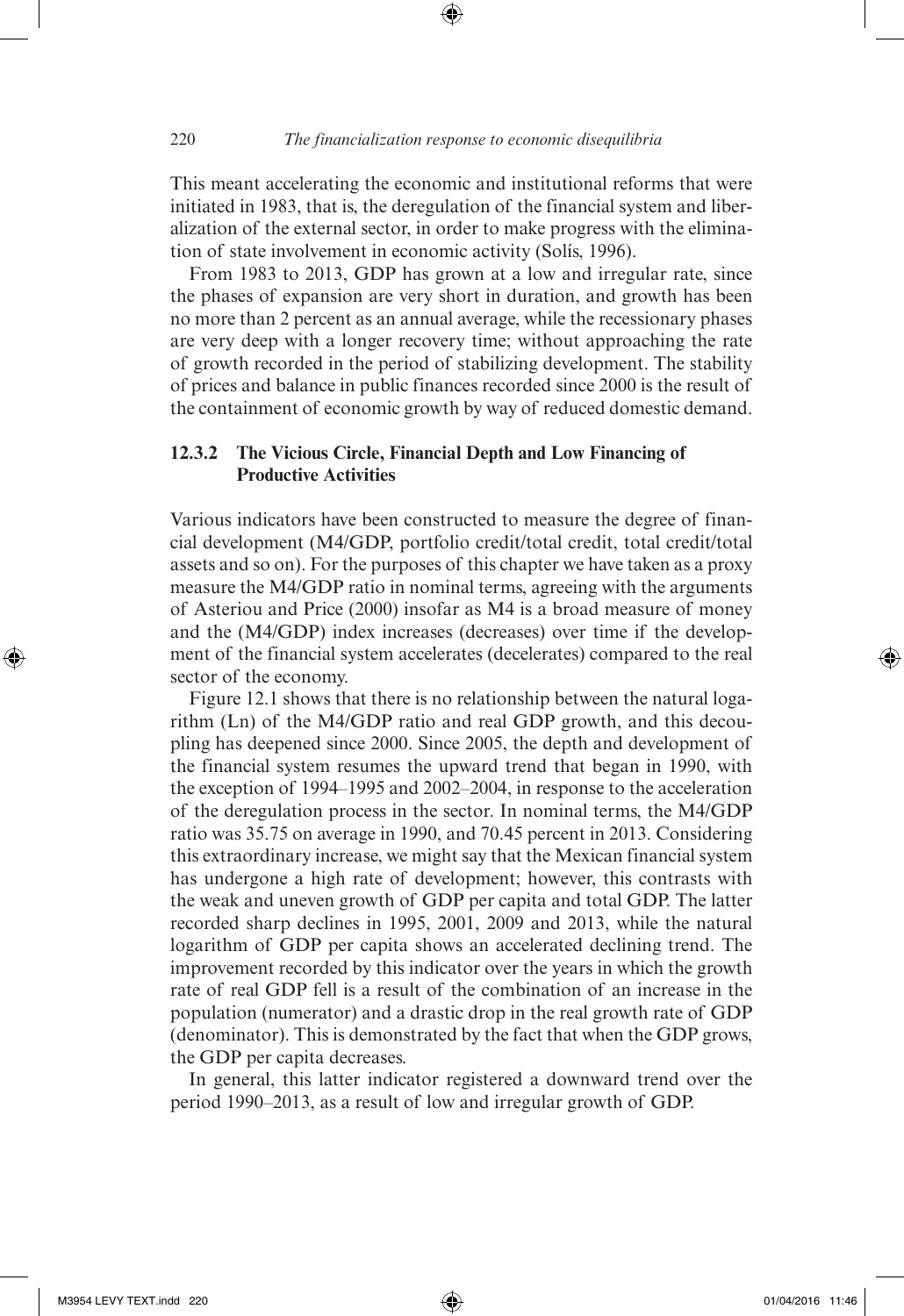



*Source:* Authors' calculations using data from INEGI and the Bank of Mexico.

#### *Figure 12.1 Mexico: economic growth in terms of GDP and the capital and labor ratio*

As for the capital/labor ratio, estimated with the natural logarithm of the ratio of GFCF and the economically active population, it shows rapid growth during the 1994–2001 period, and following a fall in 2002, after 2003 it indicates weak growth with a tendency to stagnation (Figure 12.1).

After the currency and financial crisis of 1994–1995, the GFCF, as a share of GDP, has seen a gradual decline; in 1990, it accounted for 29 percent, while by 2000 this percentage drops to 27 percent. Over 13 years this trend has increased: from 26 percent in 2001, the percentage dropped to 21 percent in 2013. This suggests a direct and positive relationship between growth of GFCF and GDP, with a certain lag shown by the first with respect to changes in GDP, which is explained by the periods of maturation of new fixed assets incorporated into economic activity (Figure 12.2).

These data lead us to argue that, on the one hand, the contraction of GFCF as a share of GDP has been one of the determinants of the low and irregular growth of the Mexican economy and, on the other, that the greater depth or development of the financial system, as measured by the M4/GDP ratio, has led to its detachment from the real sector of the economy; that is, the Mexican banking system has ceased to fulfill the role of financing investment.

Following the exchange rate and financial crisis of 1994–1995, commercial banks increased the rationing of credit to productive activities. This reduction was due to several factors. At the microeconomic level,

⊕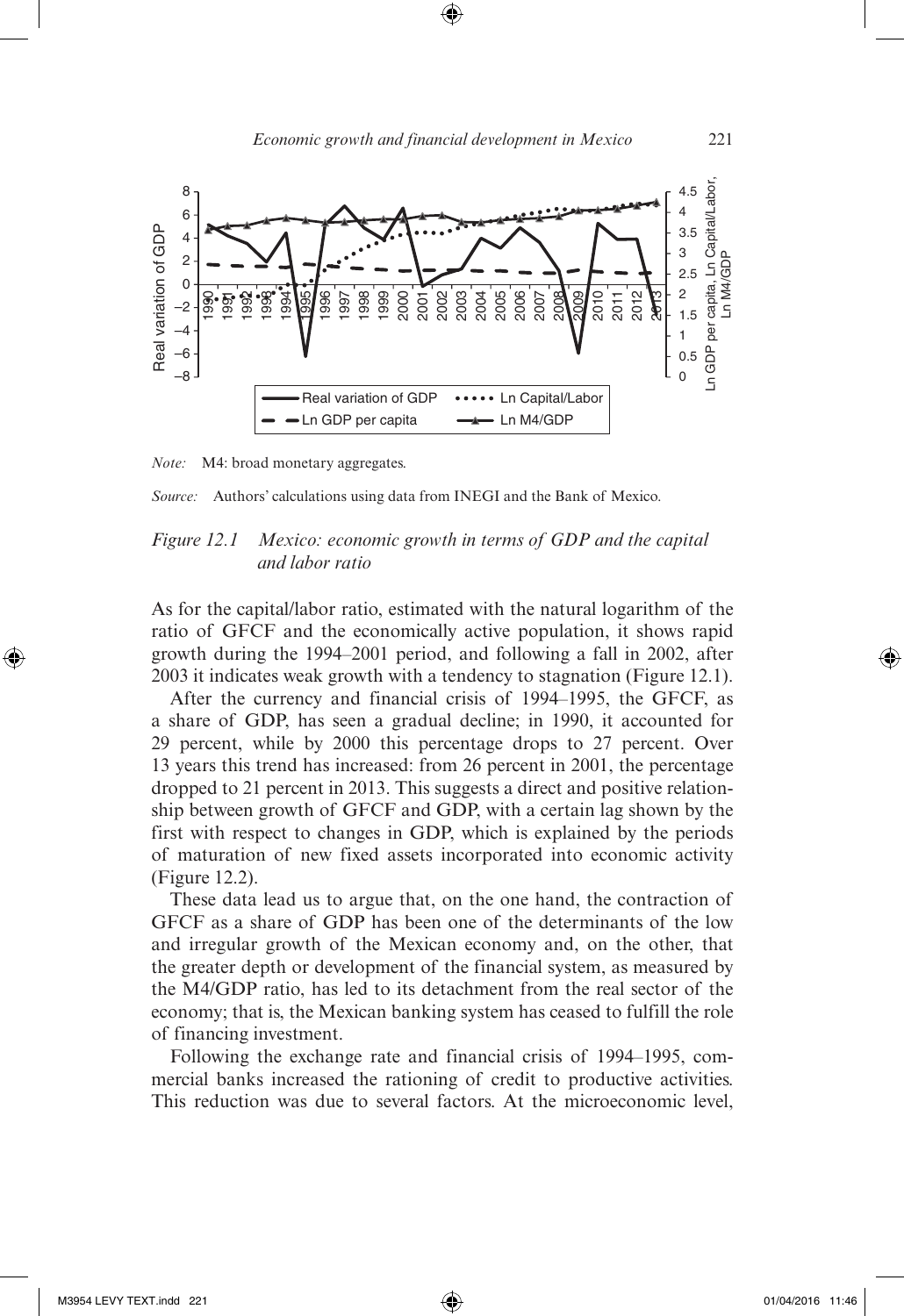

*Source:* Authors' calculations using data from INEGI and the Bank of Mexico.

*Figure 12.2 Mexico: economic growth in terms of GDP and gross fixed capital formation*

commercial banking reactivated its strategy of short-term profit by increasing credit to highly profitable sectors, such as consumer credit. The high moral risk of these sectors is more than offset by high interest rates and the fees charged by them, particularly credit cards. These conditions and the low elasticity of this type of credit to changes in interest rates have turned consumer credit into one of the main sources of income for commercial banking. This is despite the high levels of non-performing loans that are often recorded with this type of credit.

At the macroeconomic level, the policy of sterilized intervention in the foreign exchange market by the Bank of Mexico, intended to avoid sudden variations in the level of the monetary base, and thus to maintain a stable nominal exchange rate has contributed to the contraction of credit to productive sectors. In this sense, the issuance of government bonds has not only become an important component of the monetary policy of inflation targeting, but also become a source of high and secure profits for commercial banks, since the rate yielded by these instruments is higher than the external rate.

This, coupled with the uncertainty about the recovery of economic activity, generated largely by the practice of pro-cyclical fiscal policy and high lending rates, are two factors that inhibit the demand for credit by companies. Table 12.1 shows that credit to the private sector increased in

⊕

⊕

222 *The financialization response to economic disequilibria*

 $\bigoplus$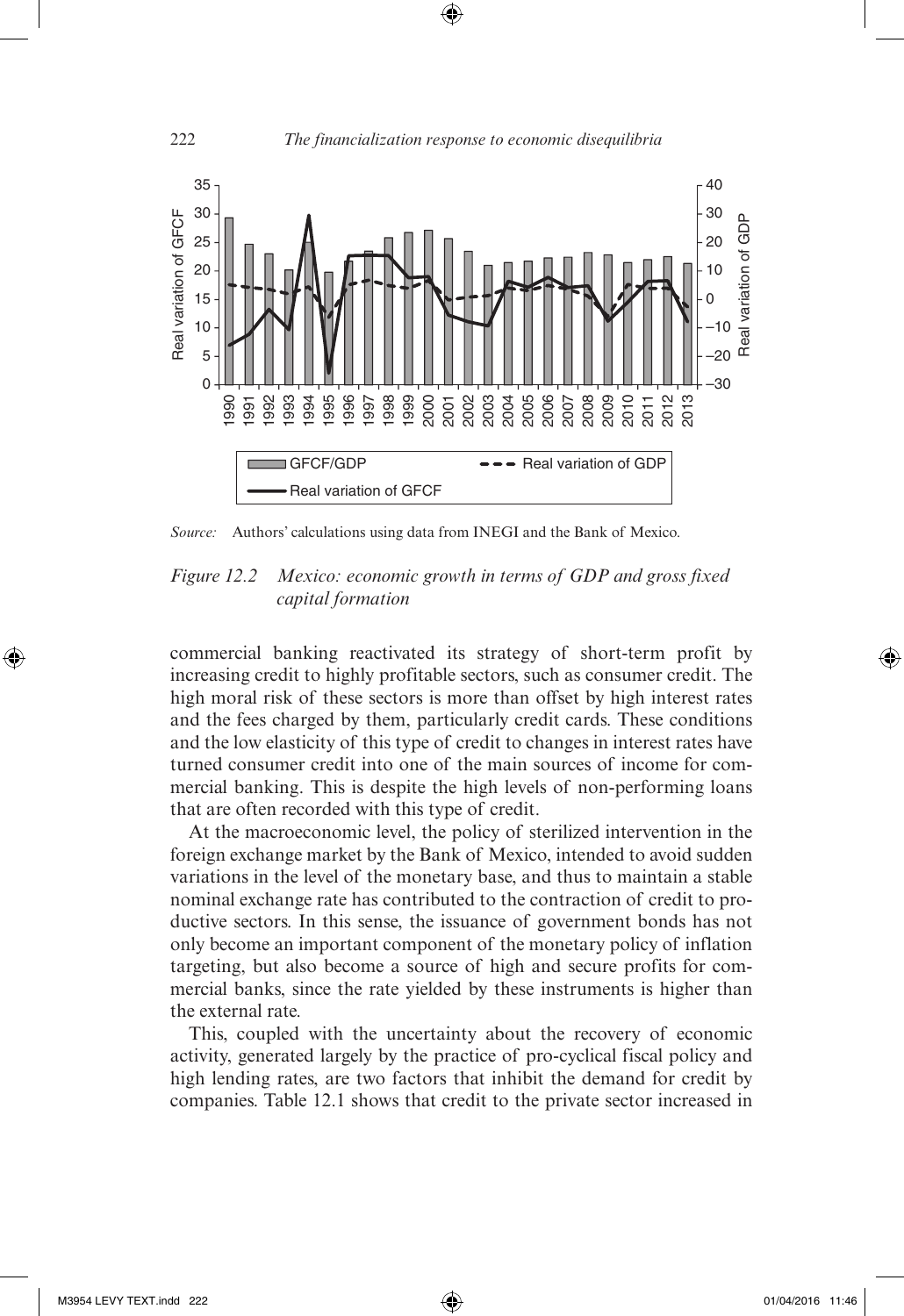| Year     | Total Private sector |                            |                        |                      |                                                                         |                   | Other                |
|----------|----------------------|----------------------------|------------------------|----------------------|-------------------------------------------------------------------------|-------------------|----------------------|
|          | Total                | Total<br>private<br>sector | Agricultural<br>sector | Industrial<br>sector | Services<br>sector, other<br>activities and<br>consumption <sup>b</sup> | Housing<br>credit | sectors <sup>c</sup> |
| 1990     | 100.0                | 91.56                      | 11.54                  | 35.85                | 34.81                                                                   | 9.35              | 8.44                 |
| 1993     | 100.0                | 96.72                      | 9.35                   | 30.23                | 35.54                                                                   | 21.60             | 3.28                 |
| 1996     | 100.0                | 86.08                      | 5.47                   | 24.37                | 31.81                                                                   | 24.43             | 10.79                |
| 1999     | 100.0                | 72.25                      | 4.06                   | 20.20                | 24.69                                                                   | 23.30             | 25.83                |
| 2002     | 100.0                | 65.24                      | 2.15                   | 16.70                | 29.89                                                                   | 16.51             | 33.86                |
| $2004*$  | 100.0                | 68.92                      | 2.07                   | 16.28                | 36.52                                                                   | 14.04             | 31.08                |
| 2005     | 100.0                | 73.75                      | 1.93                   | 15.51                | 41.85                                                                   | 14.46             | 26.25                |
| $2008**$ | 100.0                | 85.13                      | 1.61                   | 18.43                | 48.51                                                                   | 16.59             | 14.87                |
| 2011     | 100.0                | 81.28                      | 1.54                   | 20.75                | 41.81                                                                   | 17.18             | 18.72                |
| 2013     | 100.0                | 81.69                      | 1.77                   | 19.94                | 43.69                                                                   | 16.30             | 18.31                |

*Table 12.1 Mexico's commercial banking distribution of total credit,*<sup>a</sup> *1990–2013, percentage structure*

*Notes:*

⊕

a. From July 1995, includes subsidiaries of foreign banks operating in Mexico. Information after December 2004 does not include data from banks in the process of liquidation or bankruptcy.

- b. Until 1994, the heading 'Commerce' was used instead. In 1994, using a new methodology the heading 'Consumption' was created. In order to construct a series for 1990–2013, we include in the heading 'Services sector and other activities' the credit for Commerce for the years 1990–93. This accounts for part of the increase in the share of total credit by the 'Services sector and other activities' for the years 1990–93.
- c. This heading includes the domestic financial sector, not including inter-bank loans; the public sector from 1994, where credit to the government includes governmental programs to support debtors, loans to public administration, defense and social security services of the federal government; ADE support programs, state and municipal governments, the government of the Federal District and public, state and decentralized bodies and corporations; it refers to the financing granted to longterm productive infrastructure projects both in Mexican and foreign currencies and includes PIDIREGAS, IPAB and FONADIN and the Fideicomiso Fondo Nacional de Infraestructura D.O.F. 7/02/2008 (previously FARAC), the external sector, including services for international and offshore financial and non-financial bodies, and interbank loans.
- Information after December 2004 does not include data from banks in the process of liquidation or bankruptcy;
- \*\* from March 2008 commercial banking is presented consolidated with its subsidiaries the SOFOM Regulated Entities (ER) and credit cards (Tarjetas Banamex, Santander Consumo, Ixe Tarjetas and Sociedad Financiera Inbursa), which increases the figures for consumer credit. In addition, as a result of this consolidation, the balances of credit granted to non-bank financial intermediaries are reduced.

*Source:* Authors' calculations using data from the Bank of Mexico.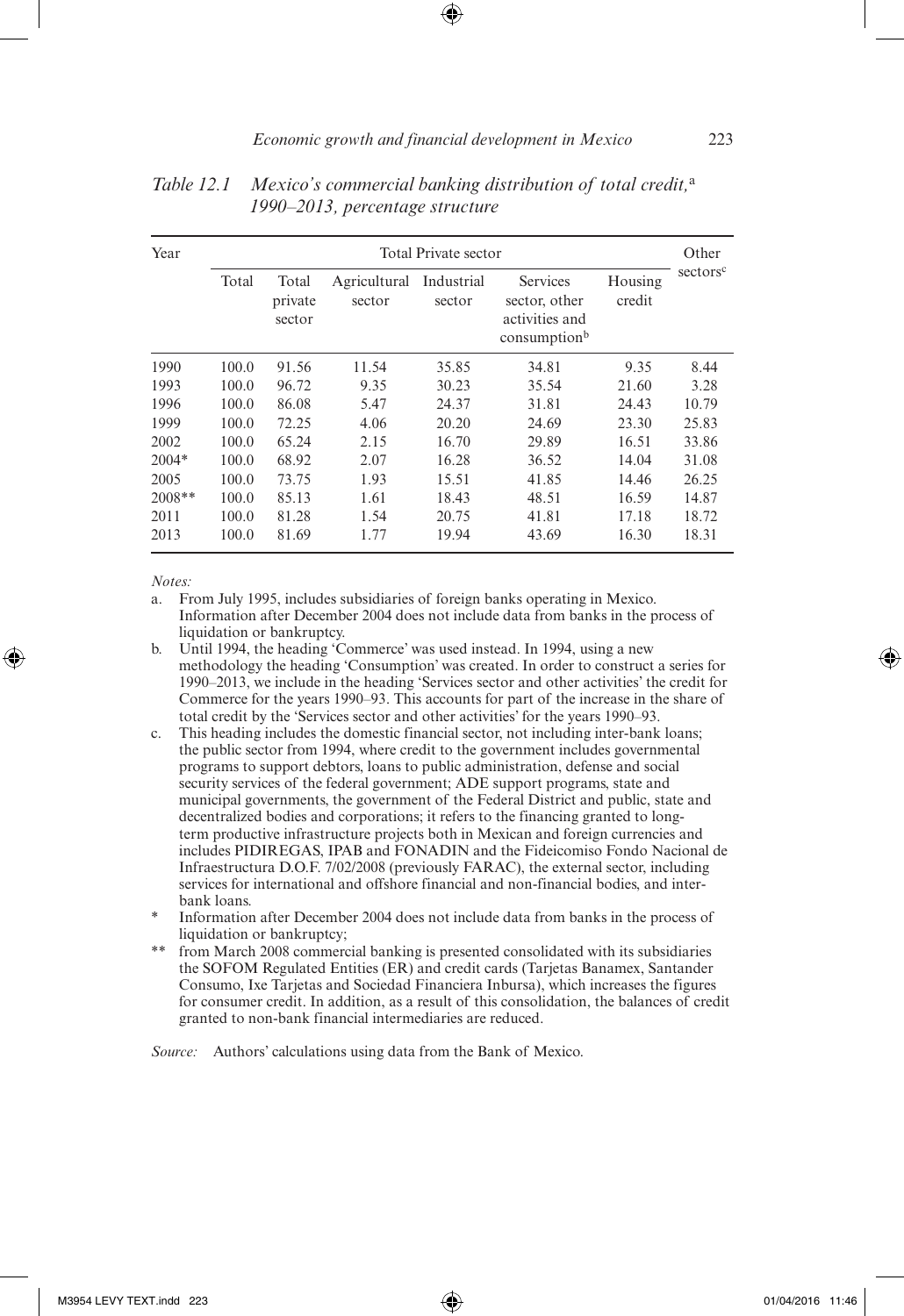the early 1990s; however, following the 1994–1995 banking crisis a gradual decline was recorded, until 2004. In 1990, credit to the private sector accounted for 92 percent of total credit provided by commercial banks; by 2004 this percentage had dropped to 69 percent, that is, a fall of 23 percentage points in 14 years. Although a slow recovery in credit to the private sector has been observed since 2005, it has not recovered the level of 1990, and by 2013 credit to the private sector stood at 82 percent.

⊕

The contraction of credit was more severe for the industrial and agricultural sectors – particularly for the latter – while the services and consumer sectors have maintained a high share of total bank credit. Nevertheless, lending to these sectors has also fallen; from 82 percent in 1990, it fell to 65 percent in 2013 (Table 12.1). This reduction coincides with an increase in holdings of government bonds and investments in synthetic instruments (derivatives, swaps and so on) by commercial banks.

In short, the current structure of Mexican commercial banking has the following characteristics: (1) the dominance of foreign capital and a high concentration of assets and liabilities in the four largest banks; (2) the consolidation of the dual power of the market: the oligopolistic power in the credit market that allows it to set rates above the rates of government securities and foreign lending rates, and the oligopsonistic power of the deposits market to set deposit interest rates lower than government bonds; (3) the strengthening of their rentier and speculative character, which has become a permanent source of financial instability; (4) weak financial intermediation with productive activities and high profit margins despite lowering intermediation costs; and (5) increasing dollarization of bank liabilities.

#### **12.3.3 Empirical Evidence on the Causal Relationship Between Financial Development and Economic Growth**

Table 12.2 presents the results of the Granger causality tests on the relationship between financial development and economic growth, the first measured by the M4/GDP ratio, and the second by GDP, for the period 2000–2013.4 The result for the causal link between M4 and GDP for the period 1990–2013 shows that the  $x^2$  statistic is significant at 5 percent, meaning that M4 cannot be considered exogenous. Since it meets the requirement for endogeneity of this variable, we can argue that it is GDP growth that determines financial development.

The result for the ratio between bank assets – which is another variable used to measure financial development – and GDP per capita, for the period 2000–2013, also shows that the causality runs from the latter to the former, because, just as in the previous case, the  $x^2$  statistic is significant at

⊕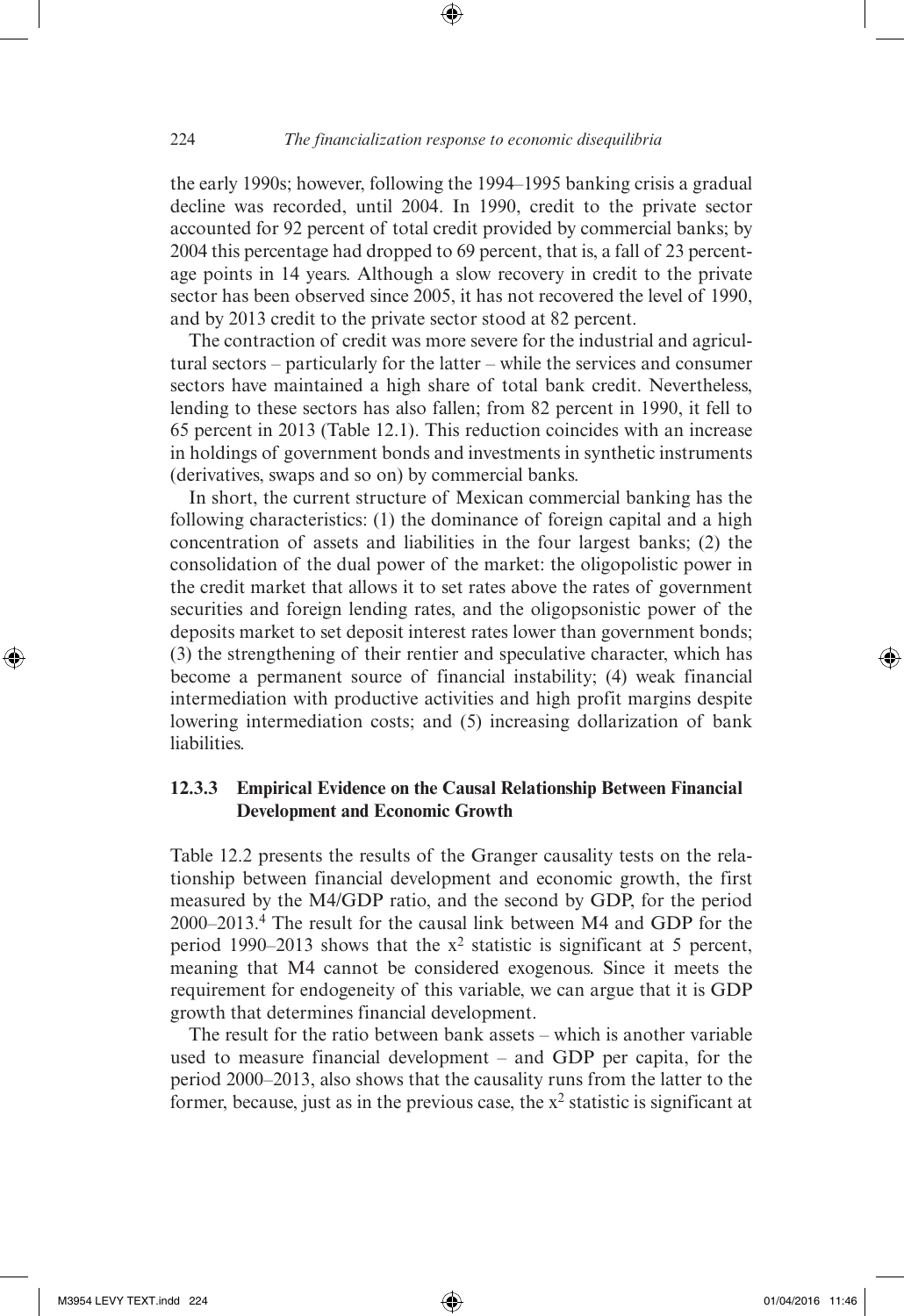Table 12.2 Results of the Granger causality test *Table 12.2 Results of the Granger causality test*

| VAR Granger causality/block exogeneity Wald tests |           |        | VAR Granger causality/block exogeneity Wald tests |           |        |
|---------------------------------------------------|-----------|--------|---------------------------------------------------|-----------|--------|
| Sample: 1990-2013                                 |           |        | Sample: 1990-2013                                 |           |        |
| Dependent variable: M4                            |           |        | Dependent variable: LOGBANK ASSETS                |           |        |
| Excluded                                          | $Chi-sq$  | Prob.  | Excluded                                          | $Chi-sq$  | Prob.  |
| PIB                                               | 3.944894  | 0.0139 | <b>GDP PERCAPTIA</b>                              | 3.924716  | 0.014  |
|                                                   | 3.944894  | 0.0139 | $\overline{AB}$                                   | 3.924716  | 0.014  |
| Dependent variable: GDP                           |           |        | Dependent variable: GDP PERCAPTIA                 |           |        |
| Excluded                                          | $Chi-sq$  | Prob.  | Excluded                                          | $Chi-sq$  | Prob.  |
|                                                   | .868464   | 0.3929 | <b>COBANK ASSETS</b>                              | 0.154802  | 0.9255 |
|                                                   | .868464   | 0.3929 |                                                   | 0.154802  | 0.9255 |
| Sample: 2000-2013                                 |           |        | Sample: 2000-2013                                 |           |        |
| Dependent variable: BANK LIABILITIES              |           |        | Dependent variable: LOGBANK CREDIT                |           |        |
| Excluded                                          | $Chi-sq$  | Prob.  | Excluded                                          | $Chi-sq$  | Prob.  |
| <b>GDP PERCAPTIA</b>                              | 7.186663  | 0.0275 | <b>GDP PERCAPTIA</b>                              | 5.963446  | 0.0507 |
|                                                   | 7.186663  | 0.0275 | All                                               | 5.963446  | 0.0507 |
| Dependent variable: GDP PERCAPTIA                 |           |        | Dependent variable: GDP PERCAPTIA                 |           |        |
| Excluded                                          | $Chi$ -sq | Prob.  | Excluded                                          | $Chi$ -sq | Prob.  |
| <b>BANK LIABILITIES</b>                           | 0.959331  | 0.619  | LOGBANK CREDIT                                    | 1.41374   | 0.4932 |
|                                                   | 0.959331  | 0.619  |                                                   | .413741   | 0.4932 |

 $\bigoplus$ 

*225*

 $\bigoplus$ 

 $\bigoplus$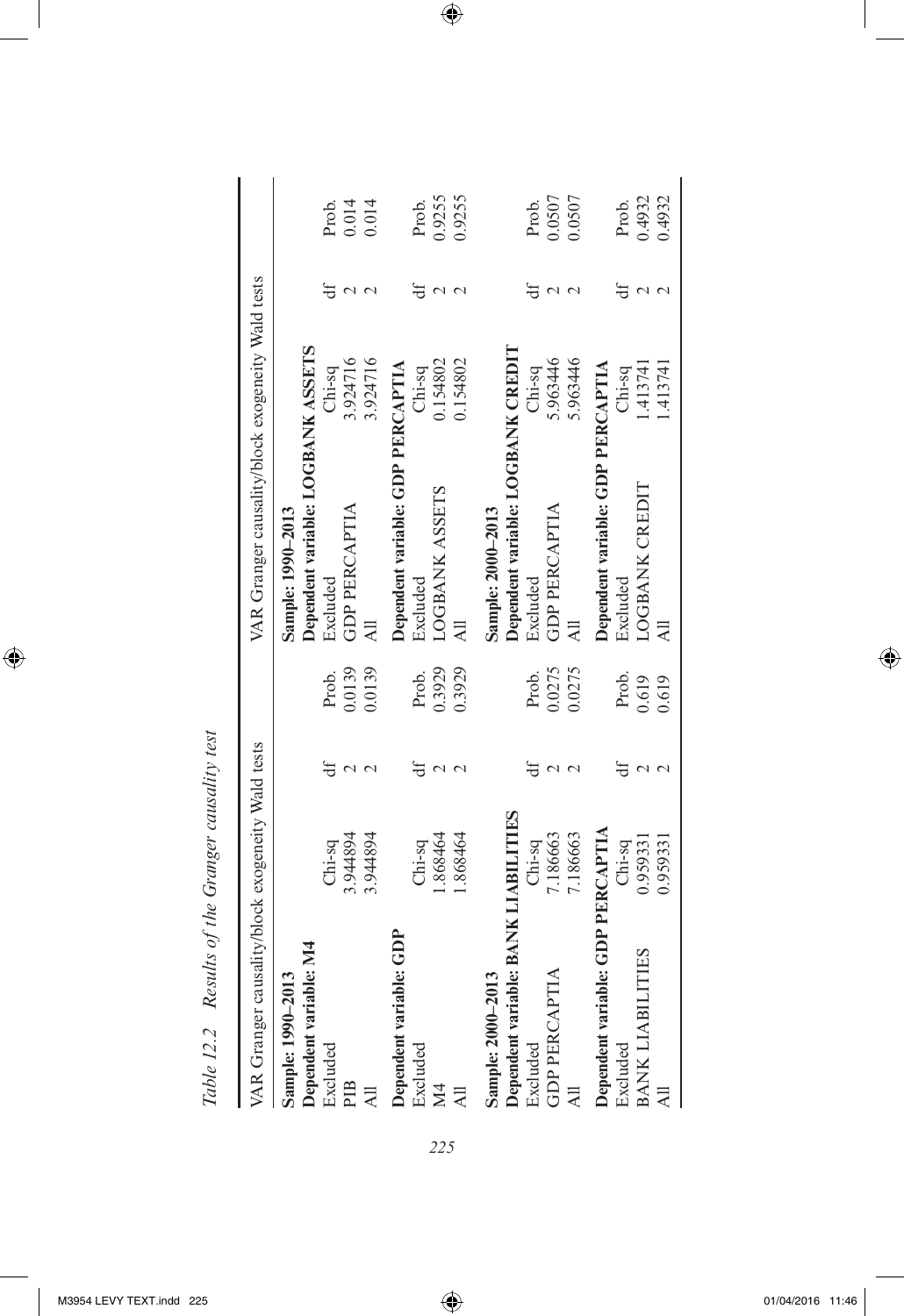5 percent. This implies that bank assets cannot be considered exogenous and, therefore, the requirement for endogeneity of the bank assets variable is met.

 $\bigoplus$ 

The result for the relation between bank liabilities, as an indicator of financial development, and GDP, with the probability of this causality being significant at 5 percent, again shows that economic growth is what determines economic activity.

Finally, the result for the causal link between bank credit, another indicator of financial development, and GDP per capita is presented, the  $x^2$ statistic being significant at 5 percent, as in the three previous cases, shows that the causality runs the GDP per capita to bank credit, which means that bank credit cannot be considered exogenous, and hence the requirement of endogeneity of this variable is met.

Based on these results of the Granger causality tests, we can argue that in the case of Mexico, the banking sector was no longer a major source of financing for economic growth during the years 2000–2013. Figure 12.3 shows the spread between GDP per capita and credit to the private sector, which accounts for the decoupling of the development or depth of the banking system and the financing of economic activity in Mexico.



*Source:* Authors' own work using econometrics package Eviews 8.

*Figure 12.3 Mexico: private credit and GDP per capita*

M3954 LEVY TEXT.indd 226 **11:46** 226 01/04/2016 11:46

⊕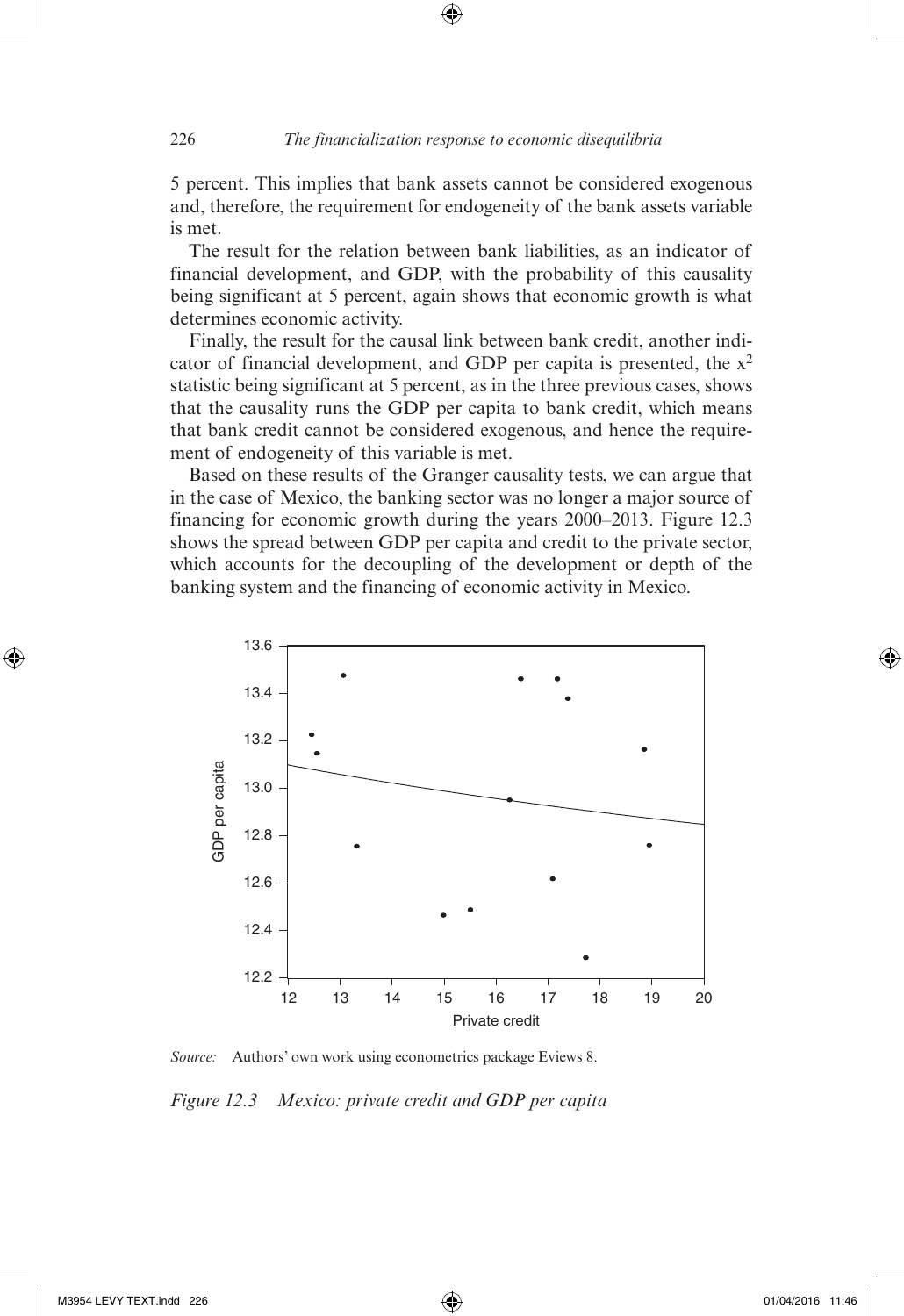Considering that this lack of coordination between the financial sphere and the real economy arises in the context of increasing foreign ownership of commercial banks, and coincides with the acceleration of the modernization process and depth of the financial system, it is clear that the development of the financial system, if we understand that to mean modernization and depth, is not in itself a guarantee of increased financing for economic growth, and nor does it ensure that savings in the economy are converted into financing for investment. Also, the expansion of consumer credit and mortgages in a context of low growth and high unemployment represents a source of financial instability, because their multiplier effects are very limited and temporary.

The pro-cyclical practice of fiscal policy under the inflation targeting regime, which in Mexico was adopted in full in 2001, has greatly contributed to the formation of a vicious circle between financial development and economic growth. On the one hand, the low and uneven economic growth justifies commercial banks rationing credit to businesses, and these in turn reducing their demand for credit due to uncertainty about future earnings. On the other, this situation warrants commercial banks expanding consumer credit and increasing their investments in government bonds and derivative instruments, which provides high yields.

These results allow us to argue that there is a bidirectional relationship between financial development and growth, and that this can be positive or negative. The latter question will depend on macroeconomic behavior, economic policy – particularly fiscal and monetary policies – and institutional factors such as the existence of a regulatory framework and oversight of financial transactions in general, and banking operations in particular.

#### 12.4 CONCLUSIONS

The deregulation of the Mexican financial system caused a contraction of credit for productive activities and deepened the rentier and speculative character of Mexican commercial banks. The latter ceased to fulfill their historic intermediary role, that is, for the financing of productive activities and therefore economic growth.

The concentration of assets and liabilities in four major financial groups led by foreign capital is the result of the policies of deregulation and liberalization, which assumed a priori that the removal of control and oversight mechanisms would automatically lead to an increase in domestic and foreign savings, and efficient integration of the Mexican financial system into international financial markets.

⊕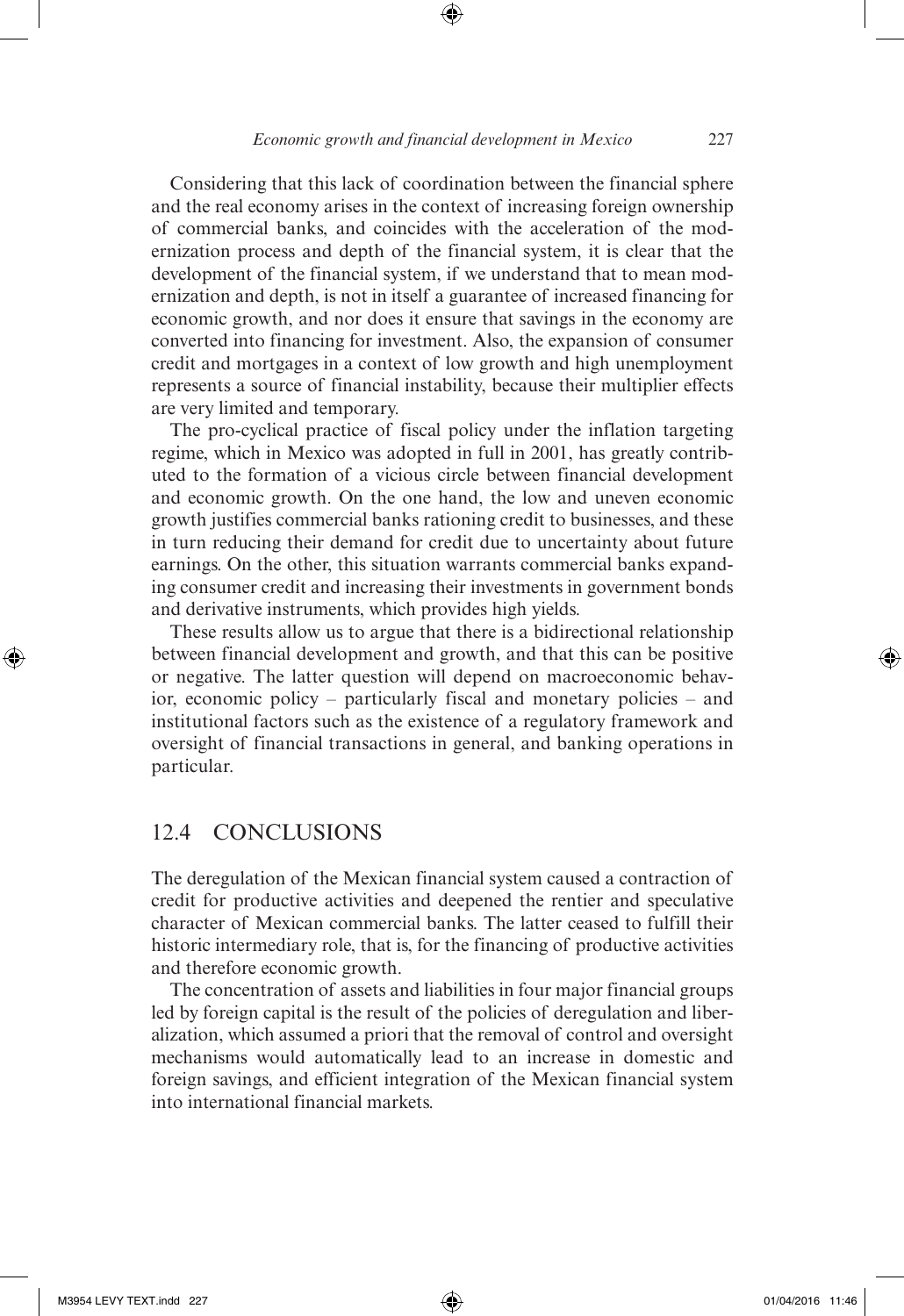A review of the literature on the relationship between financial development and economic growth both generally and in the case of Mexico produces inconclusive results suggesting that the financial system determines economic growth. In the case of Mexico, the reducing or rationing of credit to productive activities is parallel to the process of financial liberalization.

The reduction of bank credit to productive sectors, such as the industrial and agricultural sectors, in the context of weak growth caused by the macroeconomic policy of inflation targeting, establishes the vicious circle linking modernization and liberalization of the financial system and low economic growth. Low expectations about the future growth of the economy discourage new investment decisions, a situation that is heightened by high interest rates and credit rationing productive activities.

In a context of low GDP growth and employment, provision of consumer and mortgage credit is not the best strategy to induce growth in domestic demand, because their multiplier effects are weak in these conditions, and in the medium term they can become a source of financial instability, because consumer and mortgage credit grows at a faster pace than income, which will raise the ratio of non-performing loans held by commercial banks.

#### **NOTES**

⊕

- 1. The sample of countries comprises France, Germany, United Kingdom, Japan, United States, South Korea, India, Greece, Spain, Turkey, Mexico and Chile. In the case of Mexico, the period was 1951–1992.
- 2. The Global Indicator of Economic Activity (IGAE) shows the evolution of the real sector of the economy in the short term. IGAE monthly figures are available from January 1993.
- 3. Strong criticism of the Glass-Steagall Act, generally known as the Banking Law Act, considering it an obstacle to the adjustment of the US banking system to the development of international financial markets, eventually led to its repeal in November 1999, and the approval of the Financial Services Modernization Act, also known as the Gramm-Leach-Bliley Act.
- 4. It is important to note that the limited availability of data for a short period of analysis  $(2000–2013)$  did not allow us to build a vector autoregression (VAR) model, which is generally used for assessing causality between financial development and economic growth. For this reason, we used the simple Engler-Granger technique to allow us to strengthen the statistical and graphical analysis presented. The Granger causality test assumes that the relevant information for the prediction of the variables to determine, X and Y, is contained solely in the time series data on these variables. The test involves the following estimates:

$$
Y_{t} = \sum_{i=1}^{n} \alpha_{i} X_{t-1} + \sum_{j=1}^{n} \beta_{i} Y_{t-j} + u_{1t}
$$
 (12.1)

$$
X_{t} = \sum_{i=1}^{n} \gamma_{i} X_{t-1} + \sum_{j=1}^{n} \delta_{i} Y_{t-j} + u_{2t}
$$
 (12.2)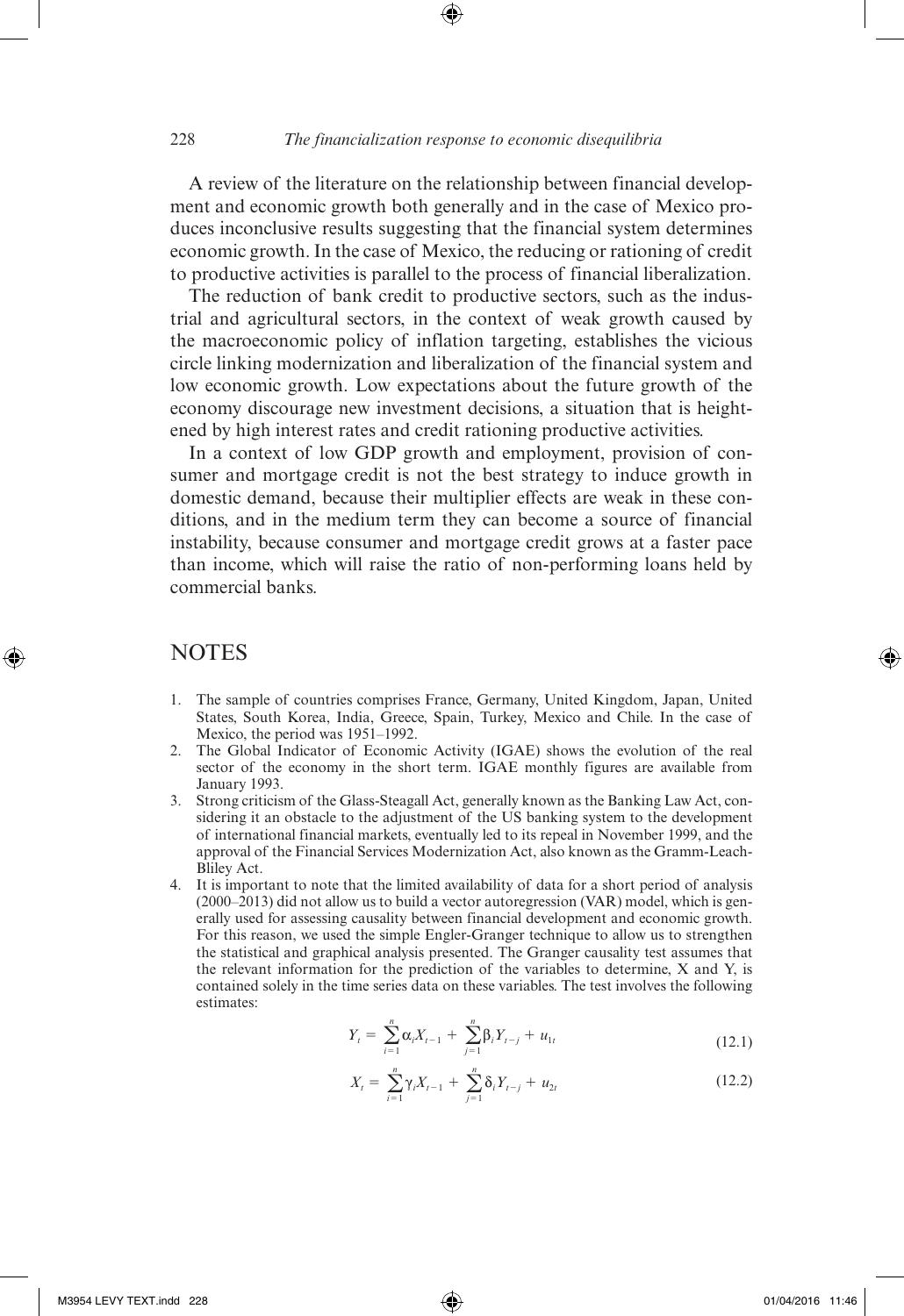where it is assumed that the perturbations  $u_{1t}$  and  $u_{2t}$  are not correlated. Equation  $(12.1)$  postulates that the current value of Y is related to past values of Y, as well as with those of X. Equation (12.2) postulates a similar behavior for X. Four possible types of Granger causality are distinguished (Gujarati, 2001). (1) *Unidirectional causality from X to Y*, where the estimated coefficients on the lagged X in (12.1) are statistically different from zero when considered in a group, that is,  $\sum \alpha_i \neq 0$  and the set of estimated coefficients on the lagged Y in (12.2) is not statistically different from zero, that is,  $\Sigma \alpha_i = 0$ . (2) Conversely, the *unidirectional causality of Y to X* exists if the set of coefficients of the lagged  $X$  in  $(12.1)$  are not statistically different from zero, that is,  $\Sigma \alpha_i = 0$  and the set of coefficients of the lagged Y in (12.2) is statistically different from zero, that is,  $\sum \alpha_i \neq 0$ . (3) *Feedback, or bilateral causality*, is what occurs when the coefficient sets of X and Y are statistically significant, and different from zero, in both cases. (4) *Independence* exists when the sets of coefficients X and Y are not statistically significant in both cases.

#### **REFERENCES**

- Arestis, P. and P. Demetriades (1999), 'Finance and growth: institutional considerations, financial policies and causality', *Zegreb International Review of Economics and Business*, **2**, 37–62.
- Asteriou, D. and S. Price (2000), 'Financial development and economic growth: time series evidence for the case of UK', *Ekonomia*, **4**(2), Cyprus Economic Society and University of Cyprus, Winter, 122–41.
- Bagehot, W. (1873), *Lombard Street: A Description of the Money Market*, London: Armstrong and Company. London, reprinted in 1999, New York: Wiley, available at http://www.gutenberg.org/cache/epub/4359/pg4359.html, accessed 8 July 2015.
- Bandiera, O., G. Caprio, P. Honohan and F. Schiantarelli (2000), 'Does financial reform raise or reduce saving?', *Review of Economics and Statistics*, **82**(2), 239–63.
- Chick, V. (1993), 'The evolution of the banking system and the theory of monetary policy', in S.F. Frowen (ed.), *Monetary Theory and Monetary Policy: New Tracks for the 1990s*, New York: Palgrave Macmillan, pp. 79–92.
- De la Cruz, J.L. and J.A. Alcántara (2011), 'Crecimiento económico y el crédito bancario: Un análisis de causalidad para México', *Revista de Economía*, **XXVIII**(77), July–December, Mexico, 13–38.
- FitzGerald, V. (2006), 'Models of saving, income and the macroeconomics of developing countries in the Post-Keynesian tradition', in P. Arestis, J. McCombie and R. Vickerman (eds), *Growth and Economic Development: Essays in Honour of A.P. Thirlwall*. Cheltenham, UK and Northampton, MA, USA: Edward Elgar, pp.247–62.

Gujarati, D.N. (2001), *Econometría*, 3rd edn, Mexico: McGraw Hill.

- Hicks, J. (1969), *A Theory of Economic History*, Oxford: Clarendon Press.
- López, T. (2010), 'La política fiscal y el crecimiento económico México. Crecimiento con estabilidad monetaria *versus* estancamiento con estabilidad monetaria', in G. Mántery and N. Levy (eds), *Cincuenta años de políticas financieras para el desarrollo en México (1958–2008)*, Mexico City: DGAPA-UNAM and Plaza y Valdes, pp. 75–105.
- Robinson, J. (1952), 'The generalization of the general theory', in *The Rate Interest and Others Essays*, London: Macmillan, pp. 69–142.

⊕